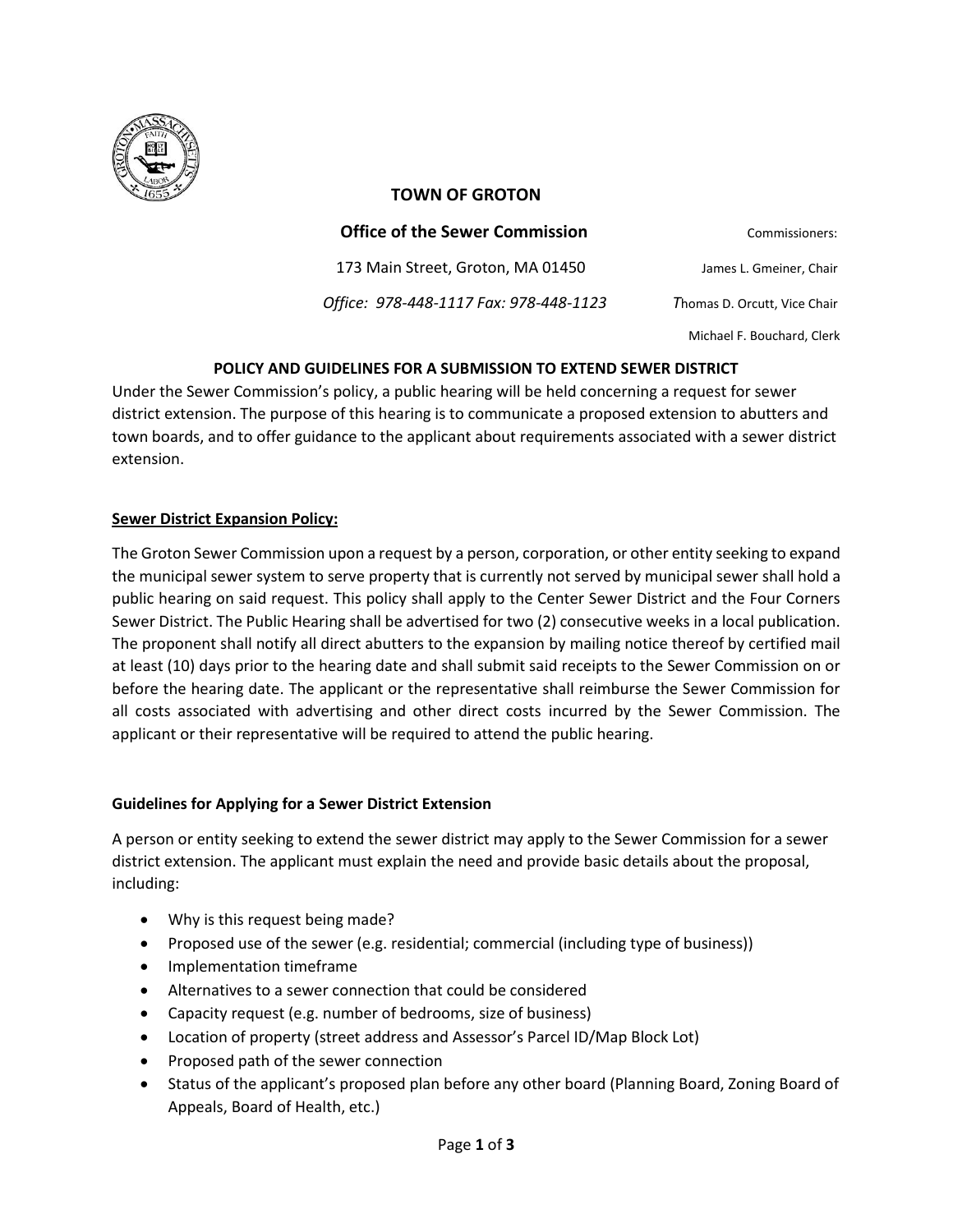The Commission will discuss the application with the applicant in a public meeting. If warranted, a public hearing will be scheduled.

# **Public Hearing**

A hearing will be scheduled by the Sewer Commission, after advertising the hearing for two (2) consecutive weeks in a local publication (i.e. the Groton Herald) Abutters will also be notified by certified mail.

The applicant is responsible for:

- Requesting an Abutters List for the Groton Assessors Office
- Certified mailing of the hearing notice to the abutters
- Providing the Sewer Commission with the Abutters List and receipts of the certified mailing
- Payment for the advertisement in the local publication
- Attending the public hearing in person or by a representative

The Sewer Commission is responsible for:

- Placing the public hearing notice in the local publication
- Verifying the mailing to abutters has taken place
- Notifying town boards
- Conducting the public hearing

### **After the Public Hearing**

Sewer district extensions can only be authorized by an affirmative vote of town meeting. The Sewer Commission, in a public meeting, will render its position regarding the extension of a district. This position will be included in the town meeting warrant.

The Sewer Commission may consider the following factors in arriving at a position. Other factors may be considered if pertinent to the proposed extension.

- Available capacity of the sewer system
- Alternatives available to the applicant
- Status of current waste disposal system
- Positive and negative impacts on abutters
- Positive and negative impacts on environment
- Positive and negative impact on economic factors

### **Town Meeting**

An extension of a sewer district will be placed on a town meeting warrant. An extension request can be placed on a town meeting warrant by a petition of the applicant or by the Sewer Commission, regardless